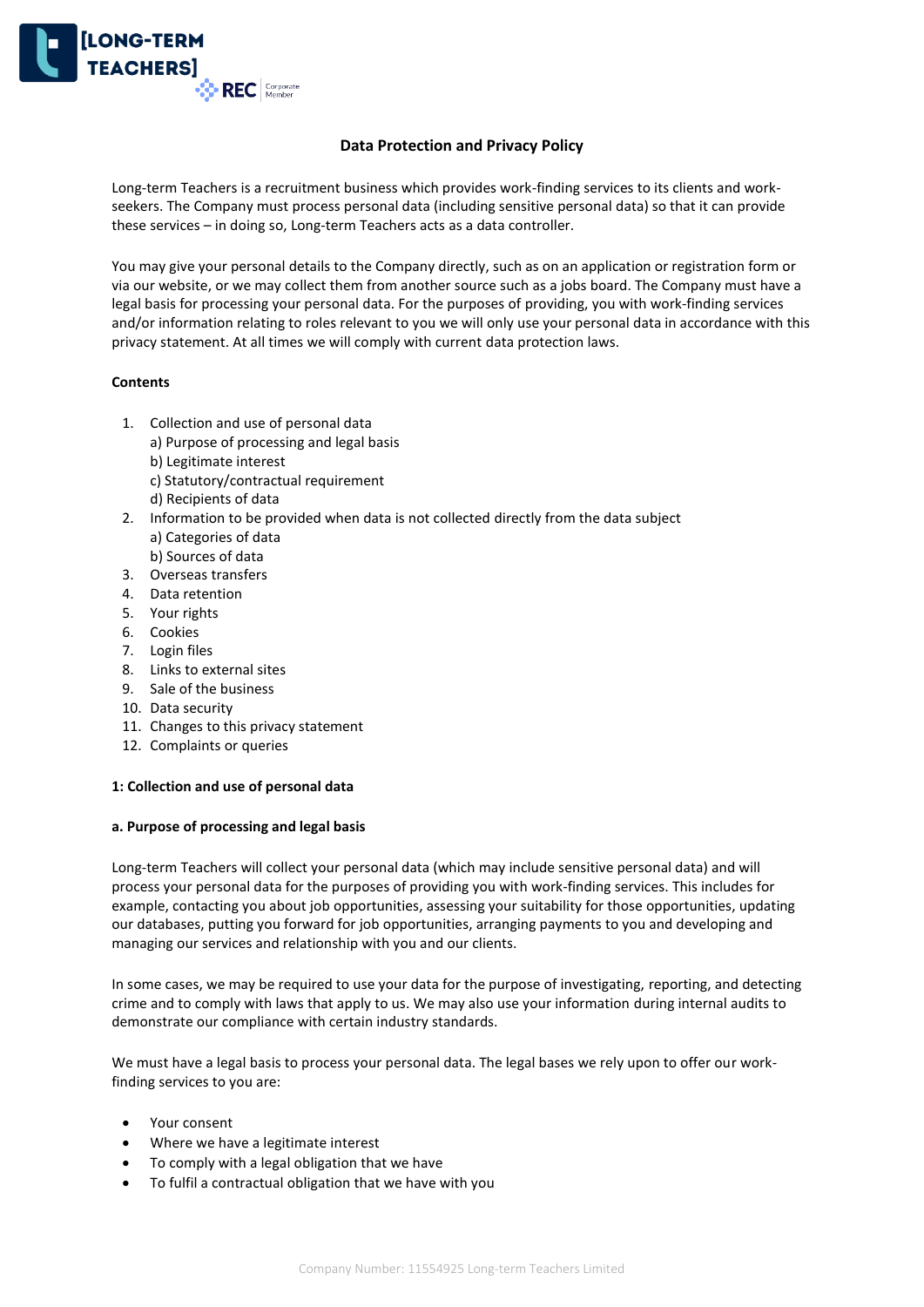

#### **b. Legitimate interest**

This is where the Company has a legitimate reason to process your data provided it is reasonable and does not go against what you would reasonably expect from us. Where the Company has relied on a legitimate interest to process your

personal data our legitimate interests is/are as follows:

- We deem that by providing us with your personal details/CV either through an application for a vacancy or generally registering you on our website you are actively seeking work or;
- By posting your personal details/CV on a jobs board you are actively soliciting perspective employers and;
- We will only use your personal details to solicit business from clients who we deem match your desired criteria and;
- Will only retain personal information which we deem integral to successfully canvassing and securing work on your behalf and;
- We will only share with our clients information which is deemed essential for the satisfaction of safeguarding purposes.

### **c. Statutory/contractual requirement**

The Company has certain legal and contractual requirements to collect personal data (e.g. to comply with the Conduct of Employment Agencies and Employment Businesses Regulations 2003, immigration and tax legislation, and in some circumstances safeguarding requirements.) Our clients may also require this personal data, and/or we may need your data to enter a contract with you. If you do not give us the personal data, we need to collect we may not be able to continue to provide work-finding services to you.

### **d. Recipient/s of data**

The Company will process your personal data and/or sensitive personal data with the following recipients:

- Schools, academies, colleges, nurseries, and other education providers
- Our carefully chosen payroll providers
- Our accountants for tax and payroll purposes
- Carefully selected third-party organisations for the purpose of work finding, such as online portals or HR/recruitment organisations working on behalf of schools
- Website, IT and internet hosting companies.

### **2: Information to be provided when data is not collected directly from the data subject**

### **a. Categories of data**

During it completing its work-finding duties, Long-term Teacher might collect some or all of the following personal data on you:

### **Personal data:**

- Name, address, mobile no., email, Zoom ID
- National insurance no.
- Nationality (through right to work check)
- Occupation and previous work history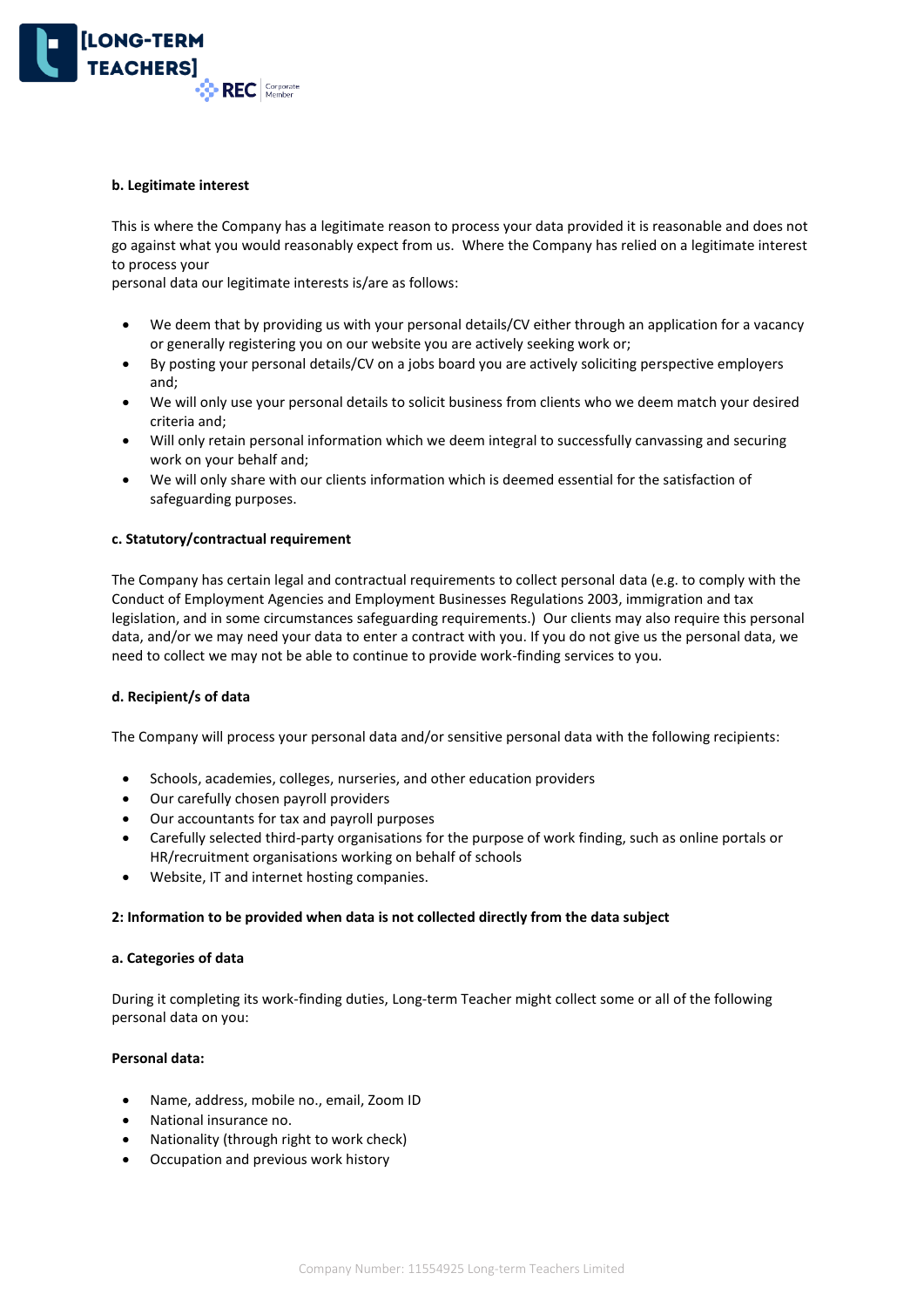

### **Sensitive personal data:**

- Health information including whether you have a disability.
- Criminal conviction

### **The Company may source your personal data from areas including:**

- From a jobs board such as CV Library, Indeed or a professional networking site such as LinkedIn
- A former employer
- A referee whose details you previously provided to us

### **This information will not have come from a publicly accessible source.**

### **3. Overseas Transfers**

The Company may transfer only the information you provide to us to countries outside the European Economic Area ('EEA') for the purposes of providing you with work-finding services. This will only take place with your explicit, informed consent. We will take steps to ensure adequate protections are in place to ensure the security of your information. The EEA comprises the EU member states plus Norway, Iceland, and Liechtenstein.

### **4. Data retention**

The Company will retain your personal data only for as long as is necessary for the purpose we collect it. Different laws may also require us to keep different data for different periods of time. For example, the Conduct of Employment Agencies and Employment Businesses Regulations 2003, require us to keep workseeker records for at least one year from (a) the date of their creation or (b) after the date on which we last provide you with work-finding services.

We must also keep your payroll records, holiday pay, sick pay, and pensions auto-enrolment records for as long as is legally required by HMRC and associated national minimum wage, social security and tax legislation. This is currently 3 to 6 years.

Where the Company has obtained your consent to process your personal and sensitive data, we will do so in line with our retention policy. Upon expiry of that period the Company will seek further consent from you. Where consent is not granted the Company will cease to process your personal and sensitive data.

## **5. Your rights**

Please be aware that you have the following data protection rights:

- The right to be informed about the personal data the Company processes on you;
- The right of access to the personal data the Company processes on you;
- The right to rectification of your personal data;
- The right to erasure of your personal data in certain circumstances;
- The right to restrict processing of your personal data;
- The right to data portability in certain circumstances;
- The right to object to the processing of your personal data that was based on a public or legitimate interest;
- The right not to be subjected to automated decision making and profiling; and
- The right to withdraw consent at any time.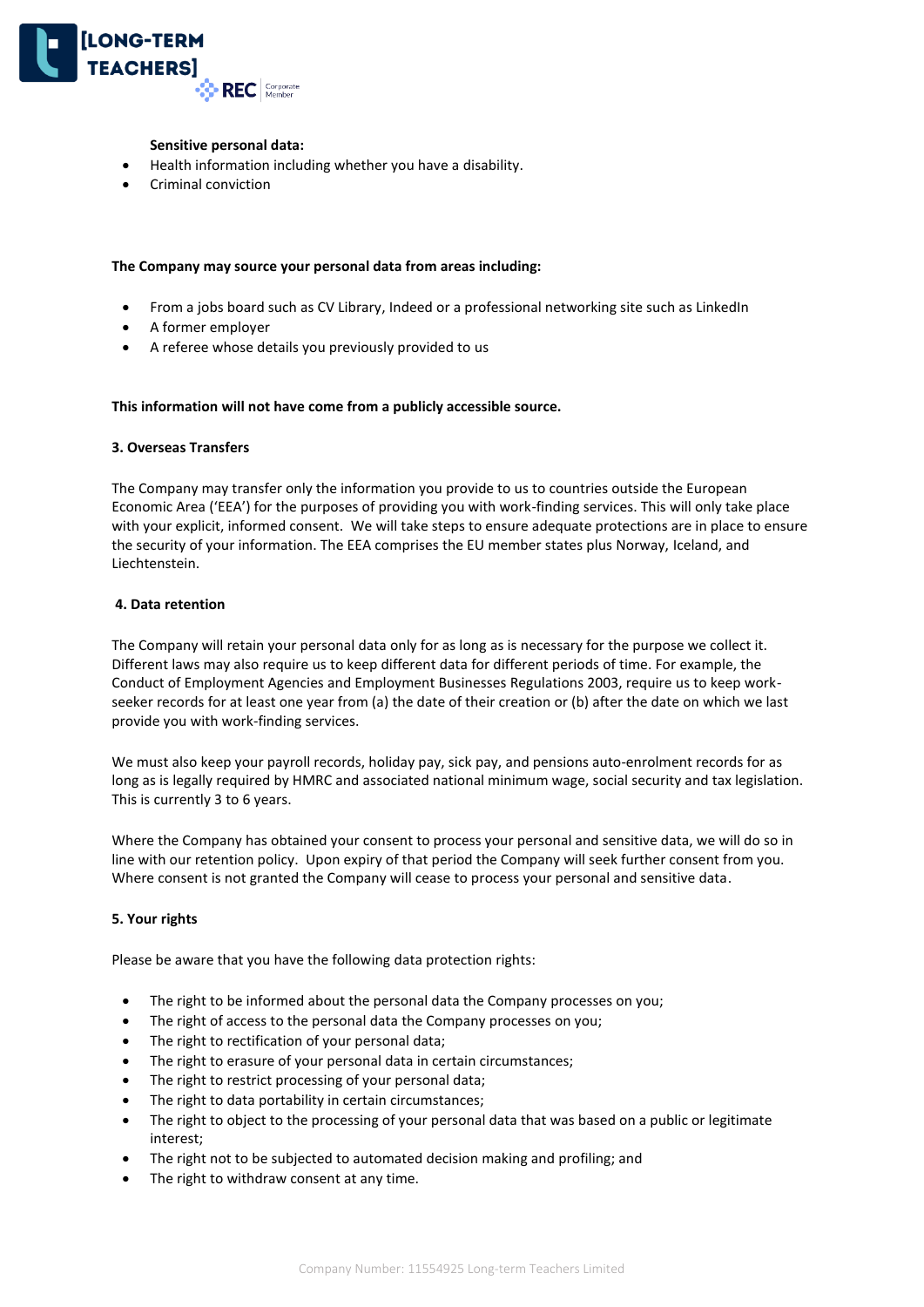

Where you have consented to the Company processing your personal and sensitive you have the right to withdraw that consent at any time by contacting Matt Limmer on 0117 3362606 or by emailing [matt@longtermteachers.co.uk](mailto:matt@longtermteachers.co.uk) . Please note that if you withdraw your consent to further processing that does not affect any processing done prior to the withdrawal of that consent, or which is done according to another legal basis.

There may be circumstances where the Company will still need to process your data for legal or official reasons. Where this is the case, we will tell you and we will restrict the data to only what is necessary for those specific reasons.

If you believe that any of your data that the Company processes is incorrect or incomplete, please contact us using the details above and we will take reasonable steps to check its accuracy and correct it where necessary.

**You can also contact us using the above details if you want us to restrict the type or amount of data we process for you, access your personal data or exercise any of the other rights listed above.**

### **6. Cookies**

We may obtain data about you from cookies. These are small text files that are placed on your computer by websites that you visit. They are widely used to make websites work, or work more efficiently, as well as to provide information to the owners of the site. Cookies also enable us to deliver more personalised content.

The table below explains the cookies we use and why.

| Cookie Name       | Name Purpose                         | More information         |
|-------------------|--------------------------------------|--------------------------|
| <b>XSRF-TOKEN</b> | Used for Security                    | Only used during session |
| bSession          | Used for system effectiveness        | Expires after 30 minutes |
|                   | measurement                          |                          |
| hs                | Used for security reasons            | Only used during session |
| sySession         | Used in connection with user login   | Expires after 2 years    |
| _ga               | Used to identify unique users        | Expires after 2 years    |
| $\_$ gid          | Installed by Google Analytics. Used  |                          |
|                   | to store information of how visitors |                          |
|                   | use a website                        |                          |

Most web browsers allow some control of most cookies through the browser settings.. Please note that in a few cases some of our website features may not function if you remove cookies from your browser.

### **7. Login Files**

We use IP addresses to analyse trends, administer the site, track users' movements, and to gather broad demographic information for aggregate use. IP addresses are not linked to personally identifiable information.

#### **8. Links to external websites**

The Company's website may contain links to other external websites. Please be aware that the Company is not responsible for the privacy practices of such other sites. When you leave our site, we encourage you to read the privacy statements of each website that collects personally identifiable information. This privacy statement applies solely to information collected by the Company's website.